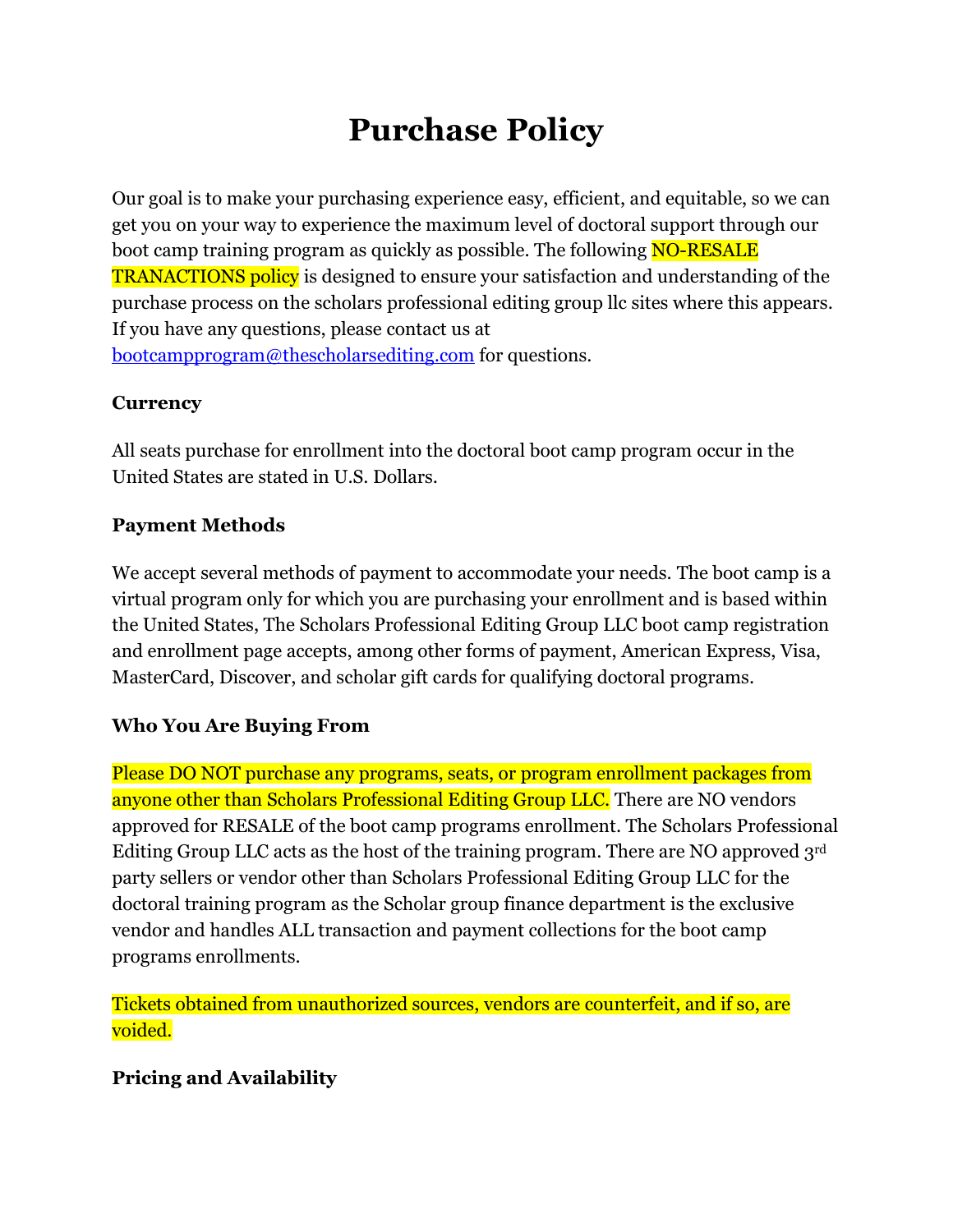The Scholar s Professional Editing Group LLC determines pricing and seat availability. Scholars Professional Editing Group LLC is the primarily vendor and sells the program seats. Program seat enrollments are sold through one distribution points, which includes the Scholars Professional Editing Group LLC website www.thescholarsediting.com. The Scholars Professional Editing Group LLC has one program ticketing system and inventory; therefore, program tickets for smaller workshops may sell out quickly. Tickets are not sold before the enrollment date of **November 15, 2020**.

## **Order Confirmation**

If you do not receive a confirmation number (in the form of a confirmation page or email) after submitting payment information, or if you experience an error message or service interruption after submitting payment information, it is your responsibility to confirm via your bank, credit or debit card merchant whether or not your order has been placed. You can contact Scholars Professional Editing Group LLC at 888-491-1213 to obtain enrollment confirmation. Only you may be aware of any problems that may occur during the purchase process. Scholars Professional Editing Group LLC will not be responsible for losses (monetary or otherwise) if you assume that an order was not placed because you failed to receive confirmation.

#### **Service Fees and Order Processing Fees**

Scholars Professional Editing group LLC is the primary and ONLY vendor selling boot camp program enrollments. As the result, enrollments purchased on our site (www.thescholarsediting.com) are not subjected to a service fee, or per order processing fee.

## **Number of Tickets or "Ticket Limits"**

When purchasing boot camp seat enrollments on our Site, you are limited to a specified number of tickets for each year (also known as a "ticket limit"). This enrollment ticket limit is posted during the purchase process and is verified with every transaction. This policy is in effect to discourage unfair enrollment ticket buying practices. Each membership account must be linked to a unique individual and contain valid, and verifiable, information. Multiple memberships are not permitted, and accounts may not be used to circumvent or exceed published enrollment ticket limits. We reserve the right to cancel any or all orders and tickets, in addition to prohibiting your boot camp enrollment ticket purchase abilities, without notice to you, if you exceed or attempt to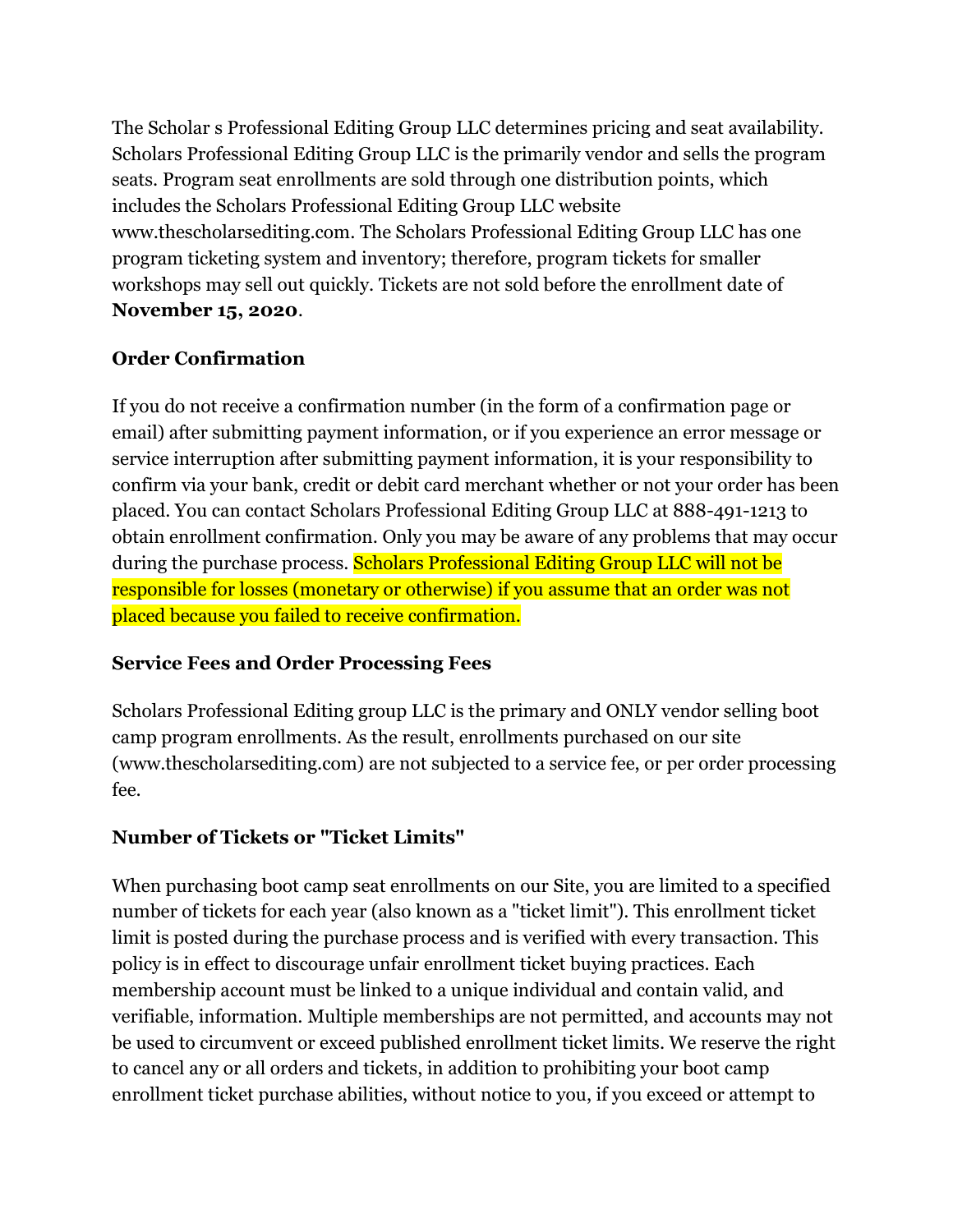exceed, the posted enrollment ticket limits. Any enrollment tickets, cancelled due to violating the posted enrollment ticket limit, will not be refunded, and immediately is the property of Scholars Professional Editing Group LLC. This includes orders associated with the same name, e-mail address, billing address, credit card number or other information.

## **Ticket Transfer**

There are NO refunds. The registration/enrollment fee is NOT permittable for refund. However, transfers are permittable for transfer to a scheduled Scholars Professional Editing Group program LLC boot camp program workshop date (not to another person) and to be used within 60 days of the initial registered/enrollment date/year. To transfer to another scheduled program date the student will be accessed a \$100.00 transfer processing fee. For more details, please email the scholar team at bootcampprogram@thescholarsediting.com.

Once a recipient accepts a ticket transfer, a new barcode is issued, and the sender's previous enrollment seats are invalid. There is a limit of up to 2 transfers per registrant, and only the enrollment from the ticket from the last transfer will be valid for event entry – all previous ticket barcodes will be invalidated.

We may cancel transferred tickets, at any time, if we determine that they were obtained fraudulently or otherwise in violation of our policies. If a program is canceled or rescheduled, only the original purchaser will be eligible for a refund. Recipients can choose only Print-at-Home delivery (if the program offers it). All memberships, and enrollment ticket insurance originally purchased or included with the ticket are not transferable. Ticket insurance will not apply to transferred tickets.

#### **Canceled and Rescheduled Events**

Occasionally, events are canceled or postponed. Should this occur, we will attempt to contact you to inform you of a refund or exchange procedures for that class.

If a class is canceled, and you purchased your enrollment through **[Scholars](https://www.ticketmaster.com/) Professional** Editing Group LLC, , we will automatically issue you a refund to the credit card, debit card, gift card or the method of payment used to make your purchase.

If the class was moved, postponed, or rescheduled, the Scholars Professional Editing group LLC may set refund limitations. Postponed classesnare not eligible for refunds. If you are unable to make the new class date and refunds have been approved by the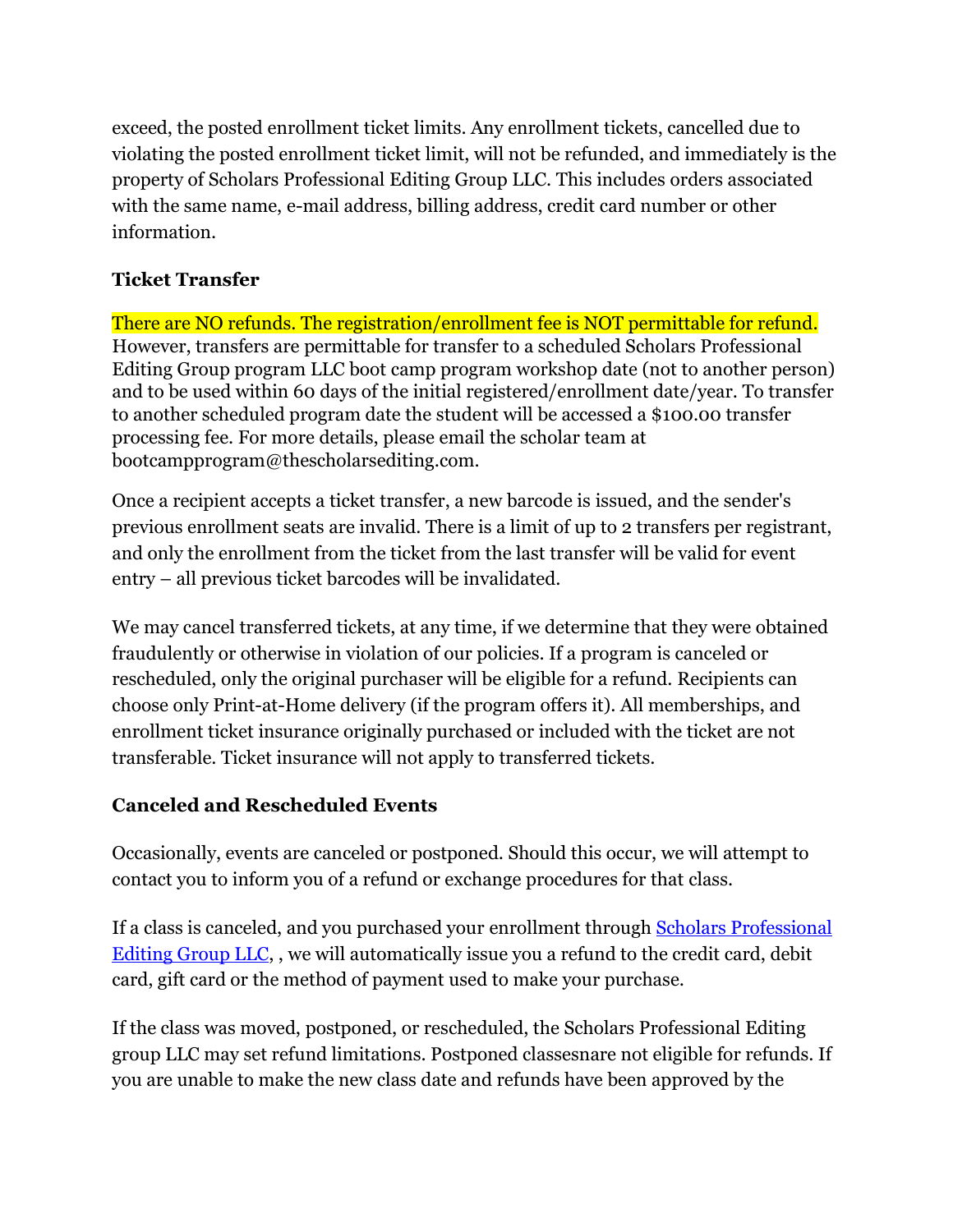Scholar Group LLC, you will see a "Refund" button within your order in your enrollment [account.](https://my.ticketmaster.com/account/login?redirect=https://my.ticketmaster.com/account)

#### **Refunds and Exchanges**

Before purchasing your class enrollment, carefully review your class curriculum, lesson plans and cohort selection. Policies set forth by Scholars Professional editing group LLC generally prohibit us from issuing exchanges or refunds after a enrollment has been purchased or for lost, stolen, damaged or destroyed. There are no refunds, returns or exchanges for digital downloads.

You agree that you will not attempt to evade, avoid, or circumvent any refund prohibitions in any manner about your purchased enrollment. Without limiting the generality of the foregoing, you will not contact us to seek a refund or exchange from us when we are prohibited from providing one by its clients, and you will not dispute or otherwise seek a "chargeback" from the company whose credit card you used to purchase tickets from the Site. Should you do so, your class enrollment are subject to immediate cancellation, and we may, in our sole discretion, refuse to honor pending and future class enrollment purchases made from all credit card accounts or online accounts on which such chargebacks have been made, and may prohibit future purchases from all persons in whose name the credit card accounts exist and any person who accesses any associated online account or credit card or who otherwise breaches this provision from using the Site.

If we issue you a refund for a ticket due to a canceled or postponed class, we will issue a refund of the enrollments face value paid (or, for a discounted ticket, then instead the discounted ticket price paid) and all service fees. No service fees refunded. We will not be liable for travel or any other expenses that you or anyone else incurs in connection with a canceled or postponed event.

#### **Account, Order, and Billing Information Verification**

All information on accounts and orders must be valid and are subject to verification. Orders that are placed, or attempted to be placed, using an account in which any information entered is found to be false, misleading, incorrect, incomplete or cannot be verified as belonging to the account holder, such as name, address, email address, phone number, IP address, or other, are subject to cancellation, at any time. Furthermore, we may cancel your order and sell your enrollment to another customer without further notice. Orders are subject to credit card approval and processed only after the billing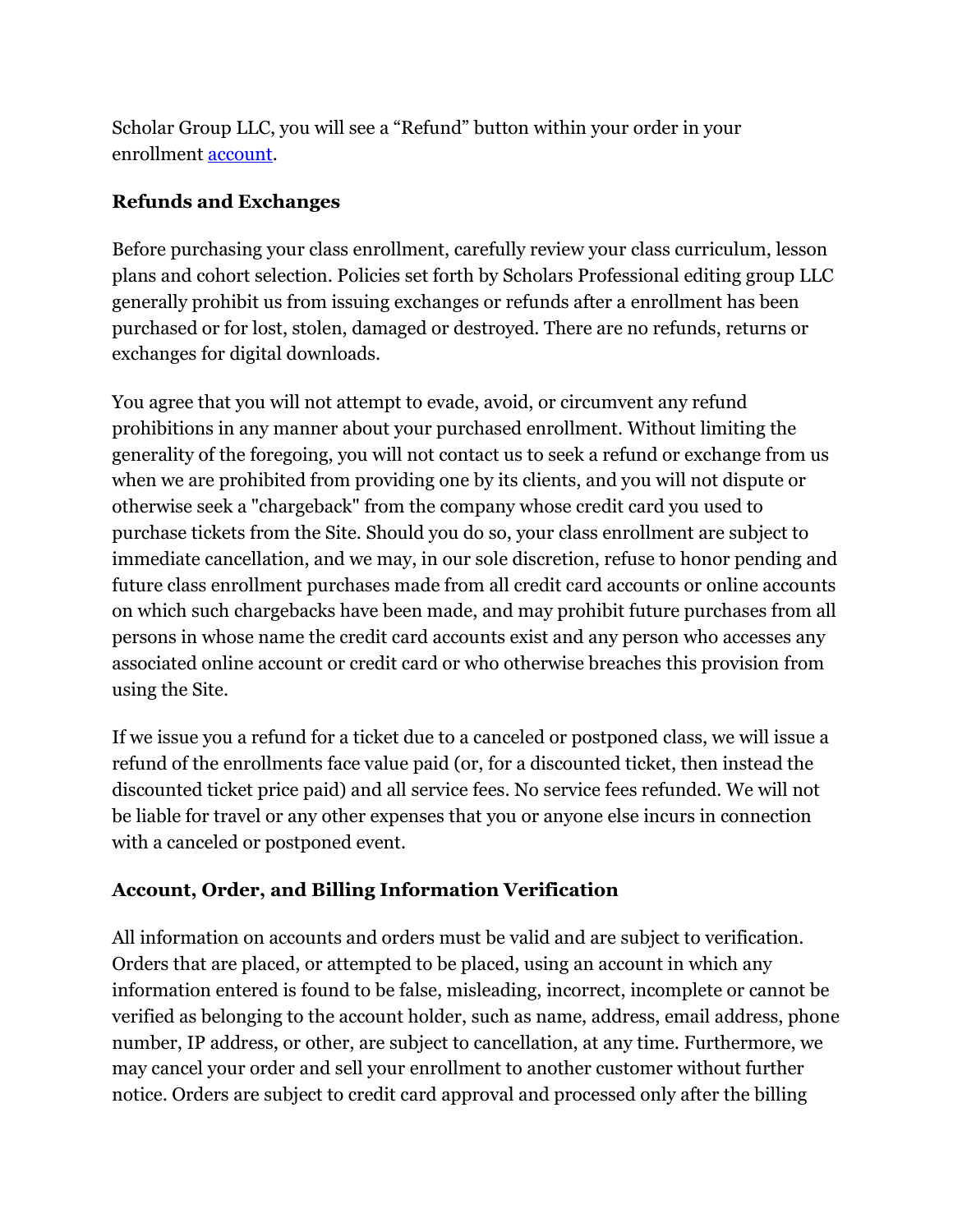address, associated with your credit card, and other billing information, has been verified.

#### **Delivery Options**

Please carefully review the list of delivery methods offered during the purchase process. For security purposes, we DO NOT SHIP OR DELIVER class enrollments.

Generally, some of the following delivery methods may be offered:

- Mobile: Only available to access your class after you have purchased your class enrollment.
- E-mail ONLY: Purchase confirmation will be emailed to you for you to access your membership portal and resources to help ensure your class/workshops are successful.

## **Multiple Browser Windows**

When ordering class enrollment online with us, please ensure you are looking for enrollment seats and placing an order using only one browser window. Looking up enrollment using multiple browser windows could result in losing your tickets, errors occurring during the purchase process, or timer expiration.

## **Limitation of Liability**

You voluntarily assume all risks and potential danger incidental to the online class enrollment for which the enrollment is issued, whether occurring before, during or after the sessions, and you waive any claims for personal injury or death against us, management, facilities, leagues, artists, other participants, and all of our respective parents, affiliated entities, agents, officers, directors, owners and employees on behalf of yourself and any accompanying minor. You bear all risks of inclement weather. Class date and time are subject to change. See the Limitation of Liability section in the [Terms](https://help.ticketmaster.com/s/article/Terms-of-Use?language=en_US)  [of Use](https://help.ticketmaster.com/s/article/Terms-of-Use?language=en_US) for additional limits on our liability.

You assume all risks, hazards, and dangers arising from or relating in any way to the risk of contracting a communicable disease or illness (including exposure to COVID-19, a bacteria, virus, or other pathogen capable of causing a communicable disease or illness), whether occurring before, during, or after the event, however caused or contracted, and hereby waives all claims and potential claims against Scholars Professional editing Group LLC, staff and program instructors.